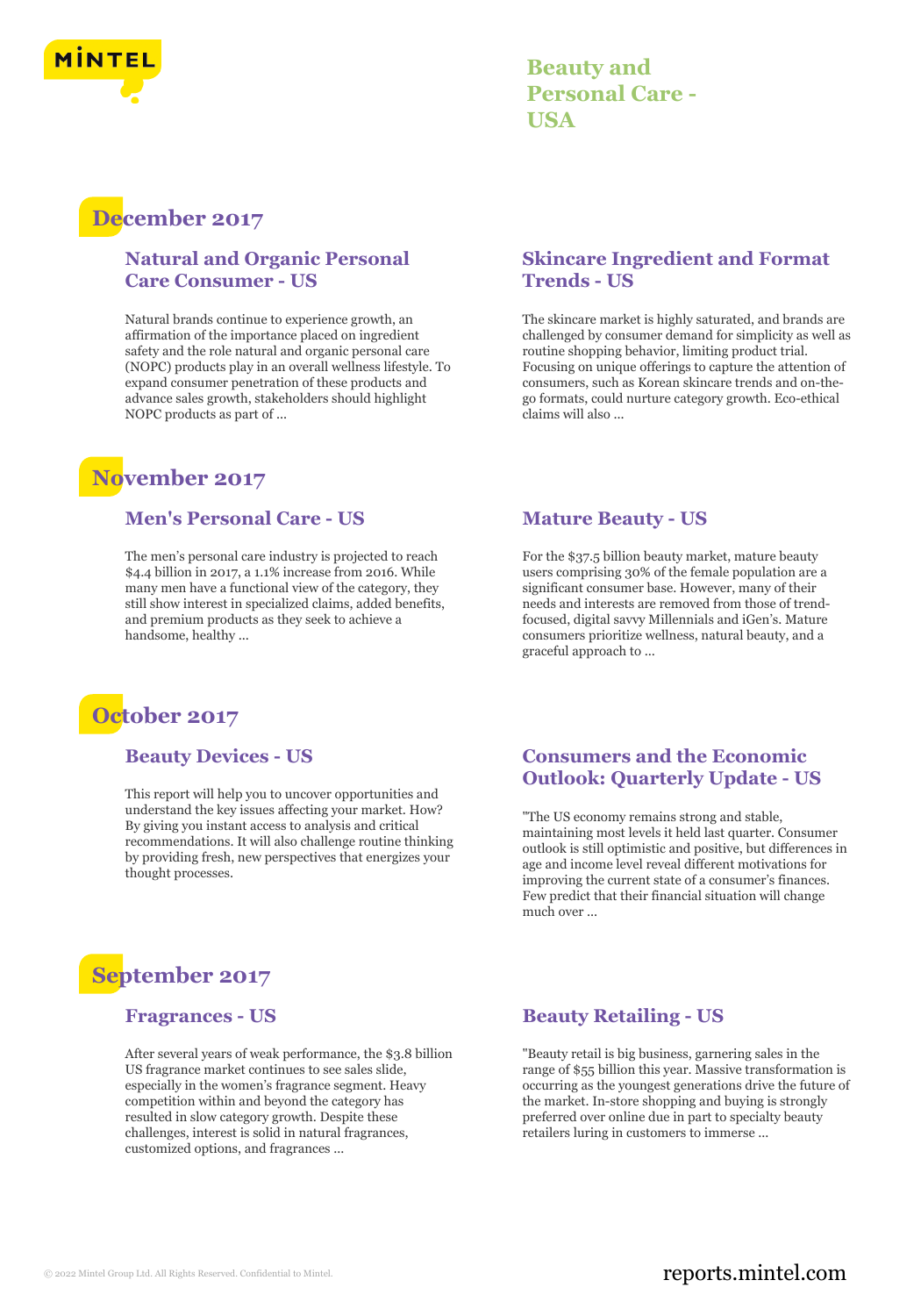

### **Beauty and Personal Care - USA**

## **August 2017**

### **Black Haircare - US**

"The Black haircare market is in transition, as soft sales growth is wedged between two, very different consumer trends. One, a booming natural and regimen-focused product segment vs the precipitous sales free-fall of relaxers, which were formerly anchor products for several heritage brands. Black consumers prefer, and expect, haircare products ...

### **July 2017**

### **Body Care and Deodorant - US**

"Total sales of body care and deodorant continue on their slow and steady upward trajectory, with sales projected to increase slightly more than 2% for 2017. The tepid sales performance of this industry is a function of continued consumption of deodorant as a hygiene staple, and high existing penetration in ...

### **Consumers and the Economic Outlook: Quarterly Update - US**

"As of June 2017, the economy is still improving, wages are slowly rising, and unemployment numbers continue to fall. Consumer sentiment about their financial situation remains healthy, and most consumers don't think their finances will change (or increase) that significantly. Parents overall are somewhat more optimistic about the financial future ...

### **June 2017**

### **Oral Care - US**

"In a category with slow but steady sales growth and high penetration, factors such as brand, benefits, and costs have the greatest influence in purchase decisions. To maximize growth potential, stakeholders should leverage a need for sensitivity products, products offering a variety of benefits, and natural positioning."

**- Jana Vyleta, Health ...**



### **Color Cosmetics - US**

"The color cosmetics market experienced moderate growth in 2017, which represents slower gains than those seen in 2015 and 2016. While the market is saturated and some women are turning to value brands to cut costs, opportunities to reinvigorate sales include facial make-up products that offer relevant skincare benefits. Athletic ...

### **Beauty and Personal Care Accessories - US**

"The BPC (beauty and personal care) accessories market experienced gains in 2017 (est), driven by strong consumer interest and increased availability of make-up brushes and sponges. Going forward, brands can nurture interest in make-up brushes by positioning themselves as experts and providing women with the tools they need to confidently ...

### © 2022 Mintel Group Ltd. All Rights Reserved. Confidential to Mintel.  $\blacksquare$  reports.mintel.com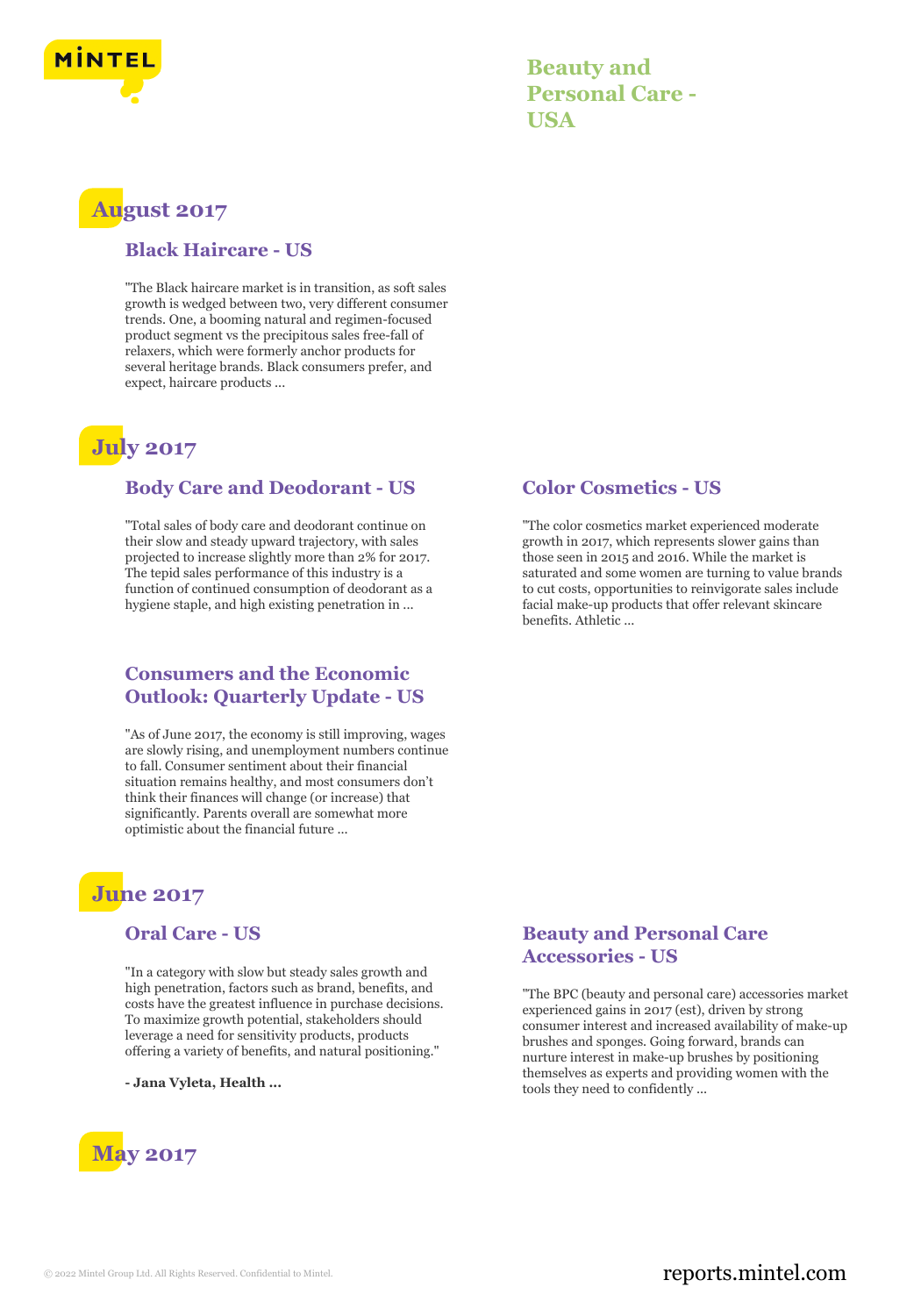

| <b>Beauty and</b>      |
|------------------------|
| <b>Personal Care -</b> |
| USA                    |

### **Facial Skincare and Anti-Aging - US**

"The facial skincare and anti-aging market has experienced moderate growth of 8% between 2011-16, driven by gains in the facial cleanser and facial moisturizer segments. Going forward, incremental sales could be achieved by broadening the appeal of natural skincare offerings by touting efficacy-related benefits such as being gentler or working ...

# **April 2017**

### **Consumers and the Economic Outlook: Quarterly Update - US**

"With a new administration, a growing economy, and a relatively healthy jobs market, this Report addresses how consumers are feeling about their current financial situation. Through a series of questions that will be asked throughout 2017, Mintel has aggregated consumer opinion on their current finances, how they hope to improve ...

### **Shaving and Hair Removal - US**

"The shaving and hair removal market continues to struggle due to a highly saturated landscape as well as consumers taking a value-driven mindset to shopping the category. Estimated 2016 sales of \$3.8 billion represent a 3% decrease from 2015, as consumers opt for lower-priced options and turn to retailers ...

# **March 2017**

### **Disposable Baby Products - US**

"Sales growth of disposable baby products has reached a five-year high in 2016, driven by training pants, natural brands, and private label. Future sales are projected to grow annually as parents continue to value the safety and gentleness of these products, brand name, product efficacy, and value."

**- Jana Vyleta, Home ...**



### **Personal Care Consumer - US**

"Despite the high market penetration of personal care products, there are opportunities for growth. While consumers are price sensitive when shopping, factors that influence consumer purchases including scent and product functionality could increase spend. To entice consumers to trade up to more expensive products, financial incentives that minimize risk, such ...

### **Shampoo, Conditioner and Hairstyling Products - US**

"The mature shampoo, conditioner, and hairstyling products market has posted steady growth, driven by gains in the larger shampoo and conditioner segments, allowing the market to overcome struggling sales of hairspray and hairstyling products. However, concerns over damage and preferences for simplicity have left consumers skipping daily washing, creating longer ...